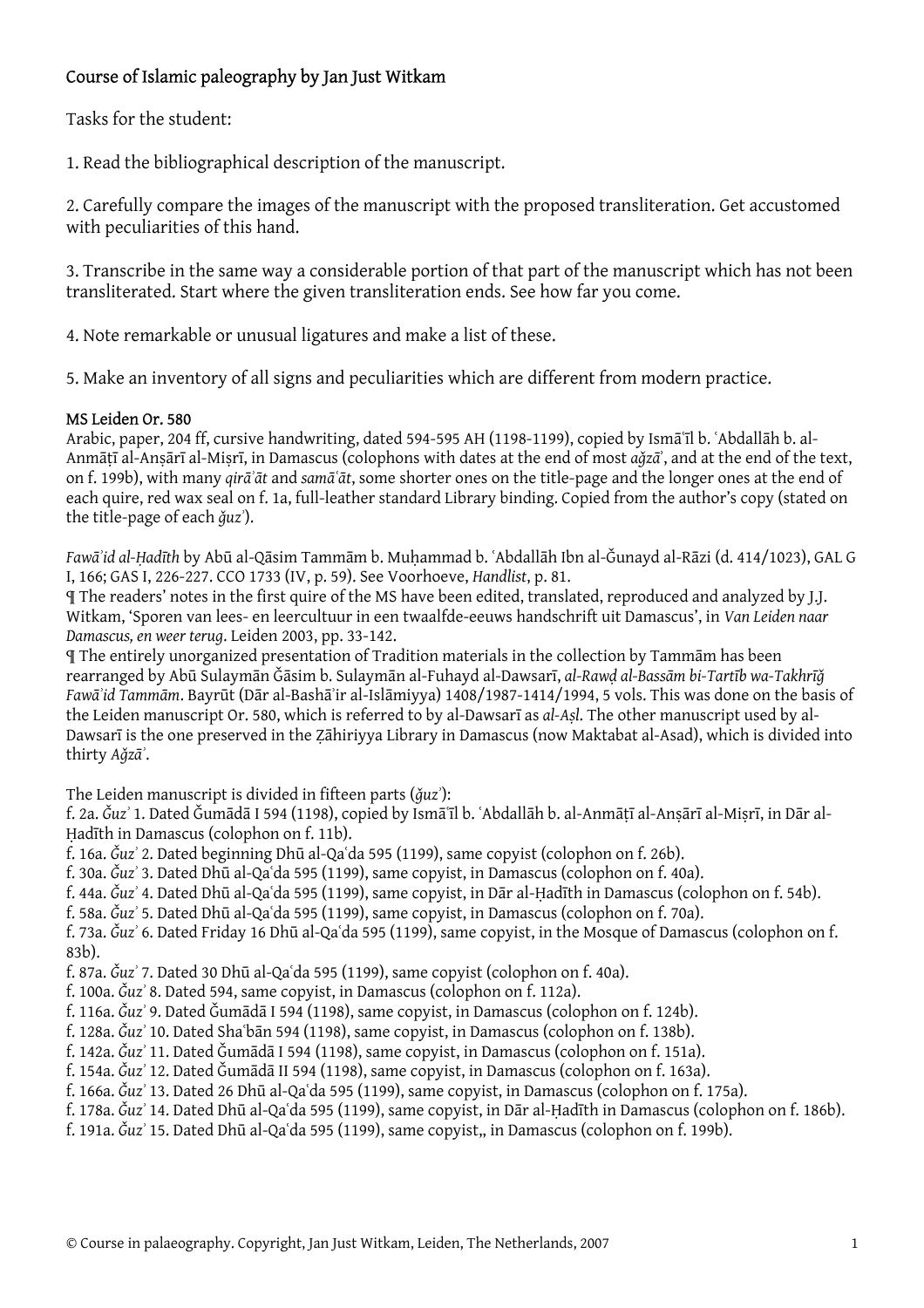Or. 580, f. 2a, main title and *riwāyāt* only:

الجزء الأوّل من فوايد حديث أبي القسم تمام بن محمد بن عبداالله | ابن جعفر الرازي الحافظ عن شيوخه رضي االله عنه وعنهم. | رواية الشيخ ابي محمد عبد العزيز بن احمد بن محمد الكتانى الحافظ عنه | رواية الشيخ ابى محمد عبد الكريم بن حمزة بن الخضر بن العباس السلمى عنه | رواية الشيخ ابى طاهر بركات بن ابر هيم بن طاهر القرشى الخشوعى عنه | سماع اسمعيل بن عبد الله بن عبد المحسن الانصارى عرف بابن الانماطىّ نفعه االله به اجمعين |

Or. 580, f. 2b.

بسم االله الرحمن الرحيم |

اخـــــــــبرنا الشيخ الامين ابو طاهر بركات بن ابر هيم بن طاهر القرشى المعروف بالخشوعى قراة منى عليه | فى مسجده بدمشق فى حادى عشر جمادى الاولى سنه اربع وتسعين وخمس مايه قال انا الشيخ ابو محمد عبد الكريم بن حمزه بن | الخضر بن العباس السلمى رضى االله عنه قراه عليه وانا اسمع فى رابع عشر جمادى الاولى سنه خمس وعشرين وخمس مايه قال نا | الشيخ ابو محمد عبد العزيز بن احمد بن محمد الكتانى الحافظ سنه ثمان وخمسين واربعمايه قال نا الشيخ الحافظ ابو | القسم تمام بن محمد بن عبداالله بن جعفر الرازى ر حمه الله قراه عليه وانا اسمع فى محرم سنه اثنتي عشره واربعمايه قال | انا ابو على الحسن بن حبيب بن عبد الملك قراه عليه فى رجب سنه ثمان وثلثين ثلثمايه وانا اسمع انا محمد بن عبدالله | ابن عبد الحكم المصرى نا يحيى بن سلام انّ شعبه حدثه عن ابن ابي ليلى عن الز هرى عن سالم بن عبدالله عن ابيه | قال رخص رسول الله صلى الله عليه وسلم للمتمع اذا لم يجد الهدى ولم يصم حتى فاته ايام العشر انه يصوم | ايام التشريق مكانها هـ اخــــــــبرنا الحسن بن حبيب وحيثمه قالا انا العباس بن الوليد | ابن مزيد البيروتى قراه عليه انا محمد بن شعيب قال حدثنى ابو عمرو يحيى بن الحارث الذمارى عن ابن الاشعث | الصنعانيّ عن اوس بن اوس الثقفى عن رسول الله صلى الله عليه وسلم انه قال فى الجمعه من غسل واغتسل | ثم ابتكر او غدا ثم دنا من الامام وانصت ولم يلغ حتى يفرغ الامام كانت له كل خطوه خطاها | كاجر سنه صامها وقيامها هـ اخــــــبرنا الحسن بن حبيب نا الربيع بن سليمن المرادى | نا محمد بن ادريس الشافعي نا عمر بن محمد بن على بن الشافع عن الزهرى عن عبيد الله بن عبد الله عن عايشه ان | رسول الله صلى الله عليه وسلم كان اذا اراد سفرا اقرع بين ازواجه فايتهن خرج سهمها خرج بها | معه هـ اخـــــــبرنا ابو على احمد بن محمد بن فضاله بن غيلان بن الحسين الحمصىّ الصفار قراه | عليه بدمشق فى رجب من سنه ثمان وثلثين وثلثمايه مجتازا الى مصر نا بحر بن نصر بن سليق الخولانىّ نا خلد بن | عبد الرحمن نا ملك بن مغول عن محمد بن سوقه عن نافع عن ابن عمر قال ان كنا لنعد لر سول الله صلى الله | عليه وسلم فى المجلس اكثر من مأيه مر ه ان يقول استغفر الله واتوب اليه هـ اخــــــبرنا احمد بن | محمد بن فضاله نا عمران بن عيسى بن غيلان السوسى نا حاضر بن مطهّر ابو عمرو السوسى نا مسلمه | ابن محمد الثقفى نّا يونس بن عبيد عن نافع قال اعتق عبد الله بن عمر غلاما له فقالوا له اجرك الله فقال ما |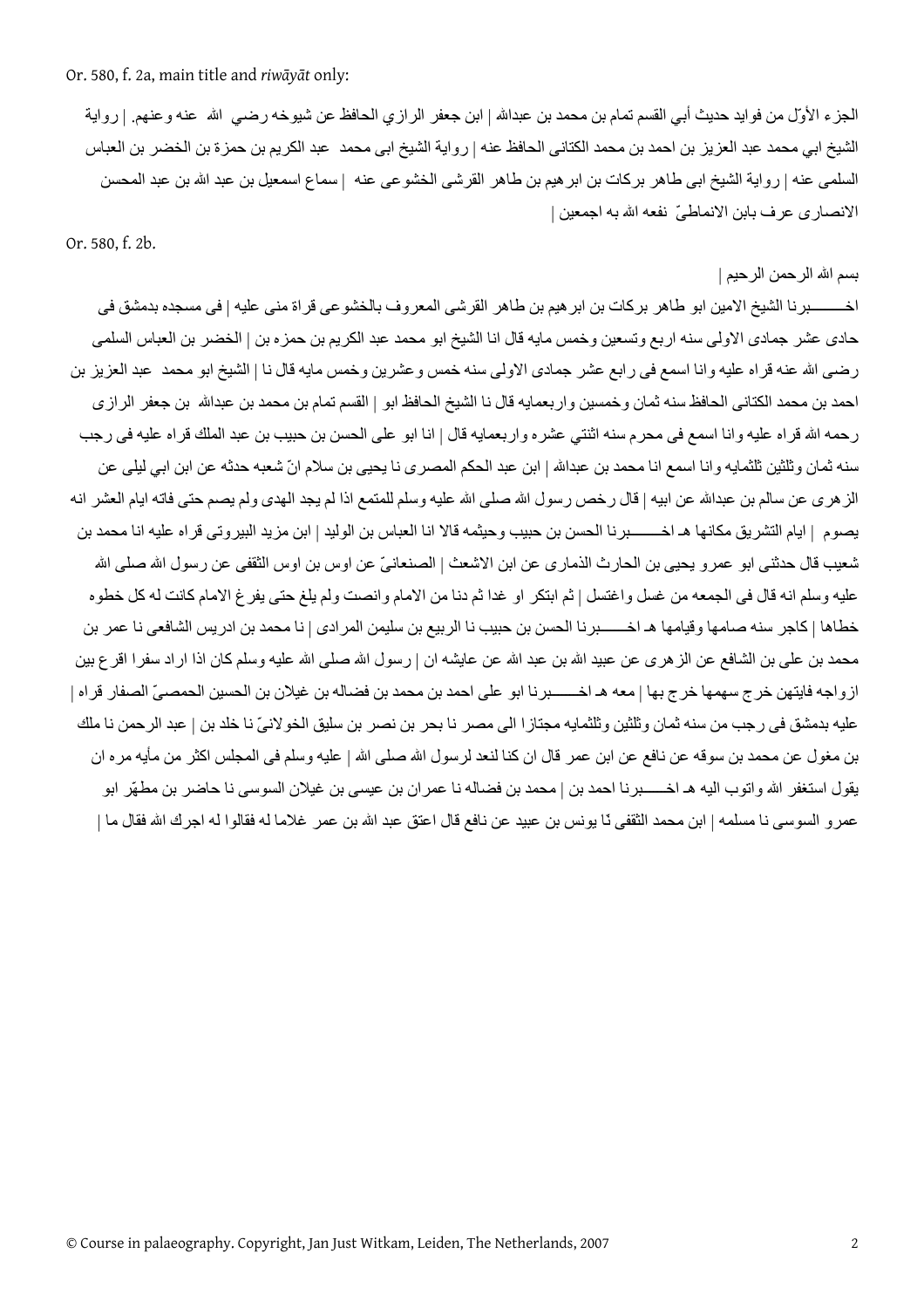*Fawāʾid al-Ḥadīth* by Tammām b. Muḥammad Ibn al-Ǧunayd al-Rāzi. MS Leiden Or. 580, f. 2a (title-page).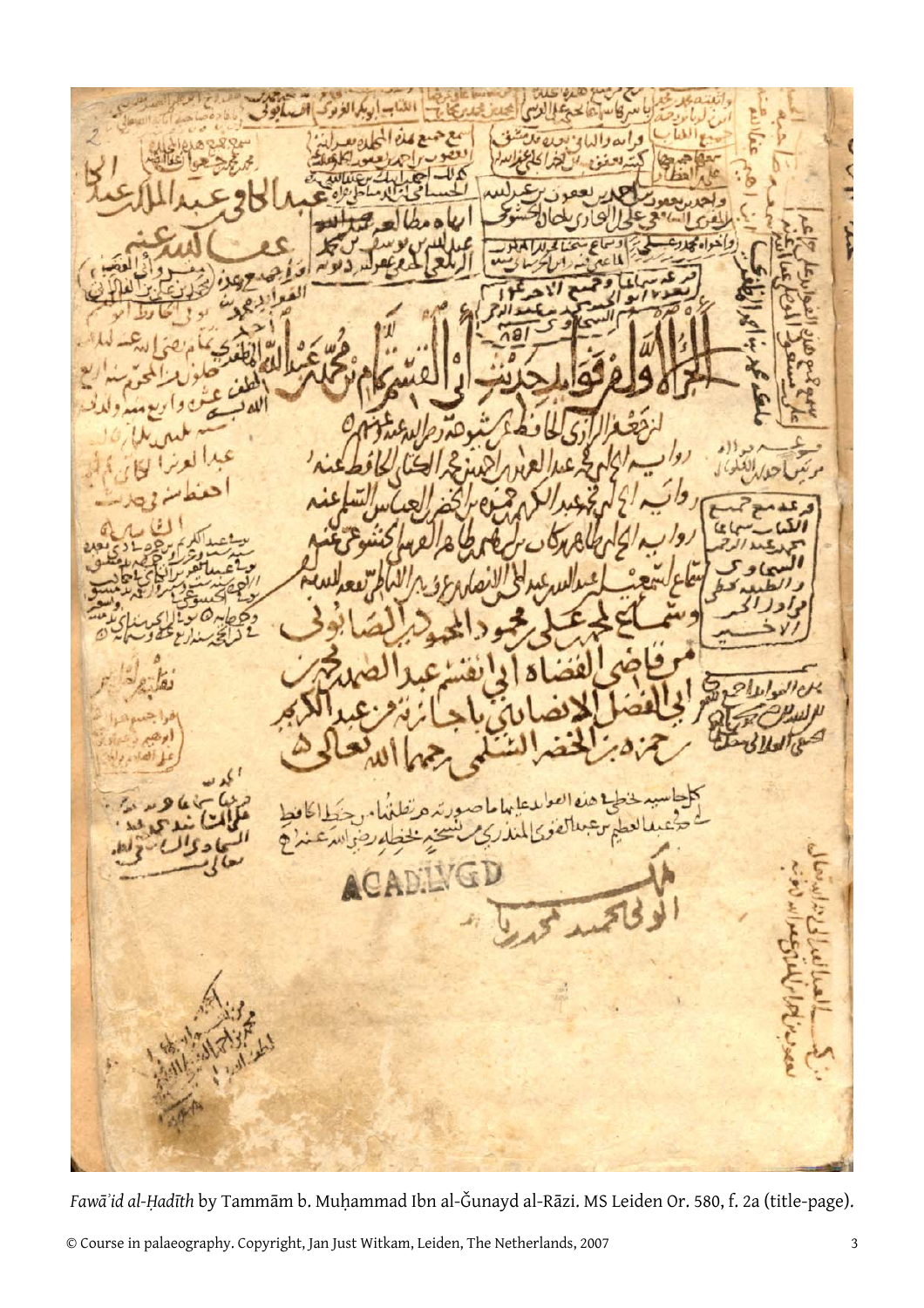*Fawāʾid al-Ḥadīth* by Tammām b. Muḥammad Ibn al-Ǧunayd al-Rāzi. MS Leiden Or. 580, f. 2b.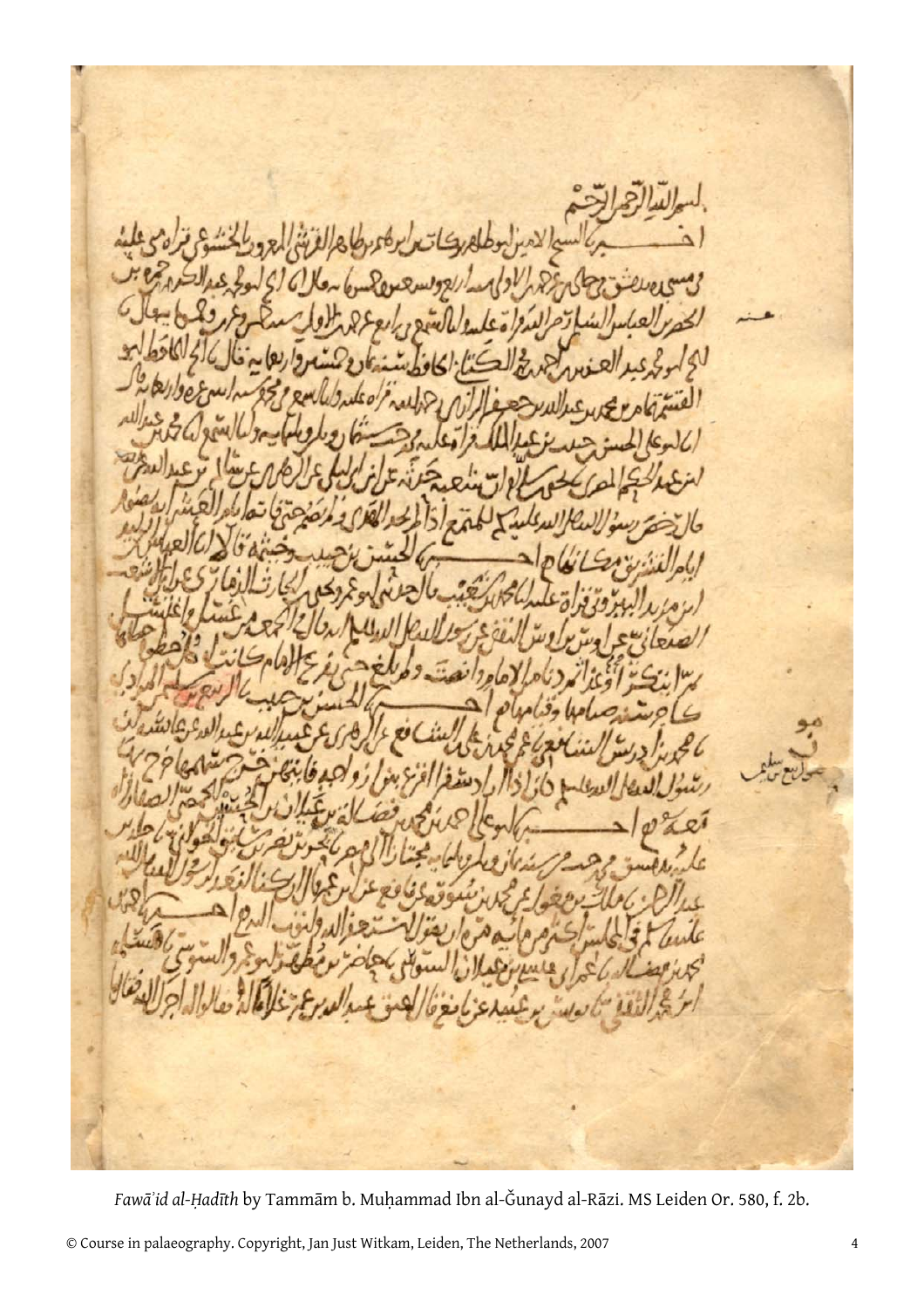$\overline{3}$ 

© Course in palaeography. Copyright, Jan Just Witkam, Leiden, The Netherlands, 2007 5 *Fawāʾid al-Ḥadīth* by Tammām b. Muḥammad Ibn al-Ǧunayd al-Rāzi. MS Leiden Or. 580, f. 3a.